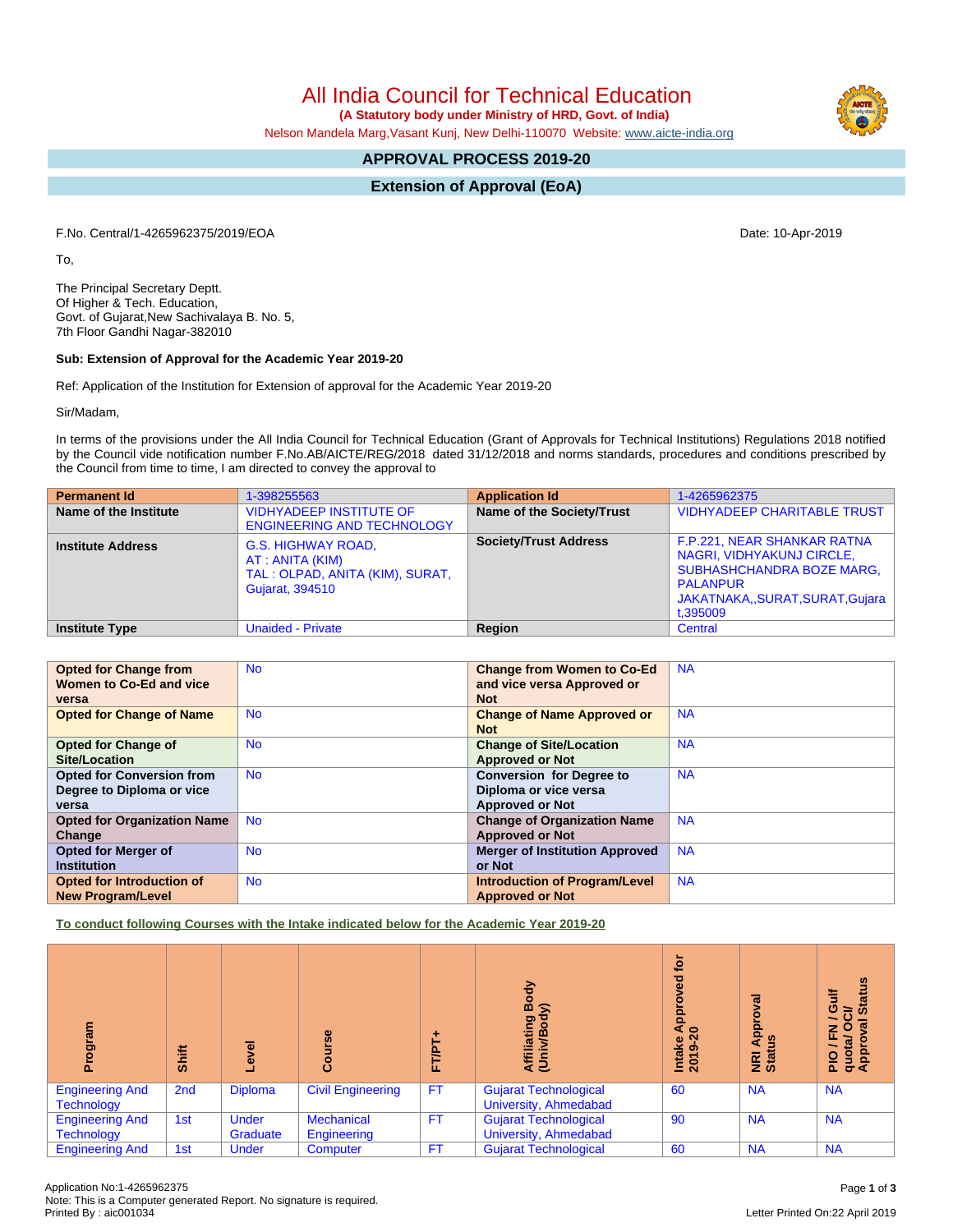| <b>Technology</b>                           |                 | Graduate                 | Engineering                    |           | University, Ahmedabad                                 |    |           |           |
|---------------------------------------------|-----------------|--------------------------|--------------------------------|-----------|-------------------------------------------------------|----|-----------|-----------|
| <b>Engineering And</b><br><b>Technology</b> | 1st             | <b>Under</b><br>Graduate | Electronics &<br>Communication | <b>FT</b> | <b>Gujarat Technological</b><br>University, Ahmedabad | 30 | <b>NA</b> | <b>NA</b> |
|                                             |                 |                          | Engg                           |           |                                                       |    |           |           |
| <b>Engineering And</b>                      | 1st             | <b>Under</b>             | <b>Civil Engineering</b>       | <b>FT</b> | <b>Gujarat Technological</b>                          | 90 | <b>NA</b> | <b>NA</b> |
| <b>Technology</b>                           |                 | Graduate                 |                                |           | University, Ahmedabad                                 |    |           |           |
| <b>Engineering And</b>                      | 2 <sub>nd</sub> | <b>Diploma</b>           | <b>Mechanical</b>              | <b>FT</b> | <b>Gujarat Technological</b>                          | 60 | <b>NA</b> | <b>NA</b> |
| <b>Technology</b>                           |                 |                          | Engineering                    |           | University, Ahmedabad                                 |    |           |           |
| <b>Engineering And</b>                      | 2 <sub>nd</sub> | <b>Diploma</b>           | Electrical                     | FT.       | <b>Gujarat Technological</b>                          | 60 | <b>NA</b> | <b>NA</b> |
| <b>Technology</b>                           |                 |                          | Engineering                    |           | University, Ahmedabad                                 |    |           |           |
| <b>Engineering And</b>                      | 1st             | <b>Under</b>             | Electrical                     | <b>FT</b> | <b>Gujarat Technological</b>                          | 90 | <b>NA</b> | <b>NA</b> |
| <b>Technology</b>                           |                 | Graduate                 | Engineering                    |           | University, Ahmedabad                                 |    |           |           |

+FT –Full Time,PT-Part Time

In case of any differences in content in this Computer generated Extension of Approval Letter, the content/information as approved by the Executive Council / General Council as available on the record of AICTE shall be final and binding.

Strict compliance of Anti-Ragging Regulation: - Approval is subject to strict compliance of provisions made in AICTE Regulation notified vide F. No. 37-3/Legal/AICTE/2009 dated July 1, 2009 for Prevention and Prohibition of Ragging in Technical Institutions. In case Institution fails to take adequate steps to Prevent Ragging or fails to act in accordance with AICTE Regulation or fails to punish perpetrators or incidents of Ragging, it will be liable to take any action as defined under clause 9(4) of the said Regulation.

### **It is mandatory to comply all the essential requirements as given in APH 2019-20(appendix 6)**

NOTE: If the State Government / UT / DTE / DME has a reservation policy for admission in Technical Education Institutes and the same is applicable to Private & Self-financing Technical Institutions, then the State Government / UT/ DTE / DME shall ensure that 10 % of Reservation for EWS would be operational from the Academic year 2019-20 without affecting the percentage reservations of SC/ST/OBC/General . However, this would not be applicable in the case of Minority Institutions referred to the clause (1) of Article 30 of **Constitution of India.**

> **Prof. A.P Mittal Member Secretary, AICTE**

Copy to:

- **1. The Director Of Technical Education\*\*, Gujarat**
- **2. The Registrar\*\*,** Gujarat Technological University, Ahmedabad
- **3. The Principal / Director,**

Vidhyadeep Institute Of Engineering And Technology G.S. Highway Road, At : Anita (Kim) Tal : Olpad, Anita (Kim),Surat, Gujarat,394510

#### **4. The Secretary / Chairman,**

Vidhyadeep Charitable Trust F.P.221, Near Shankar Ratna Nagri, Vidhyakunj Circle, Subhashchandra Boze Marg, Palanpur Jakatnaka,. Surat,Surat, Gujarat,395009

#### **5. The Regional Officer,**

All India Council for Technical Education Tagore Hostel-2, Shamla Hills Bhopal-462 002, Madhya Pradesh